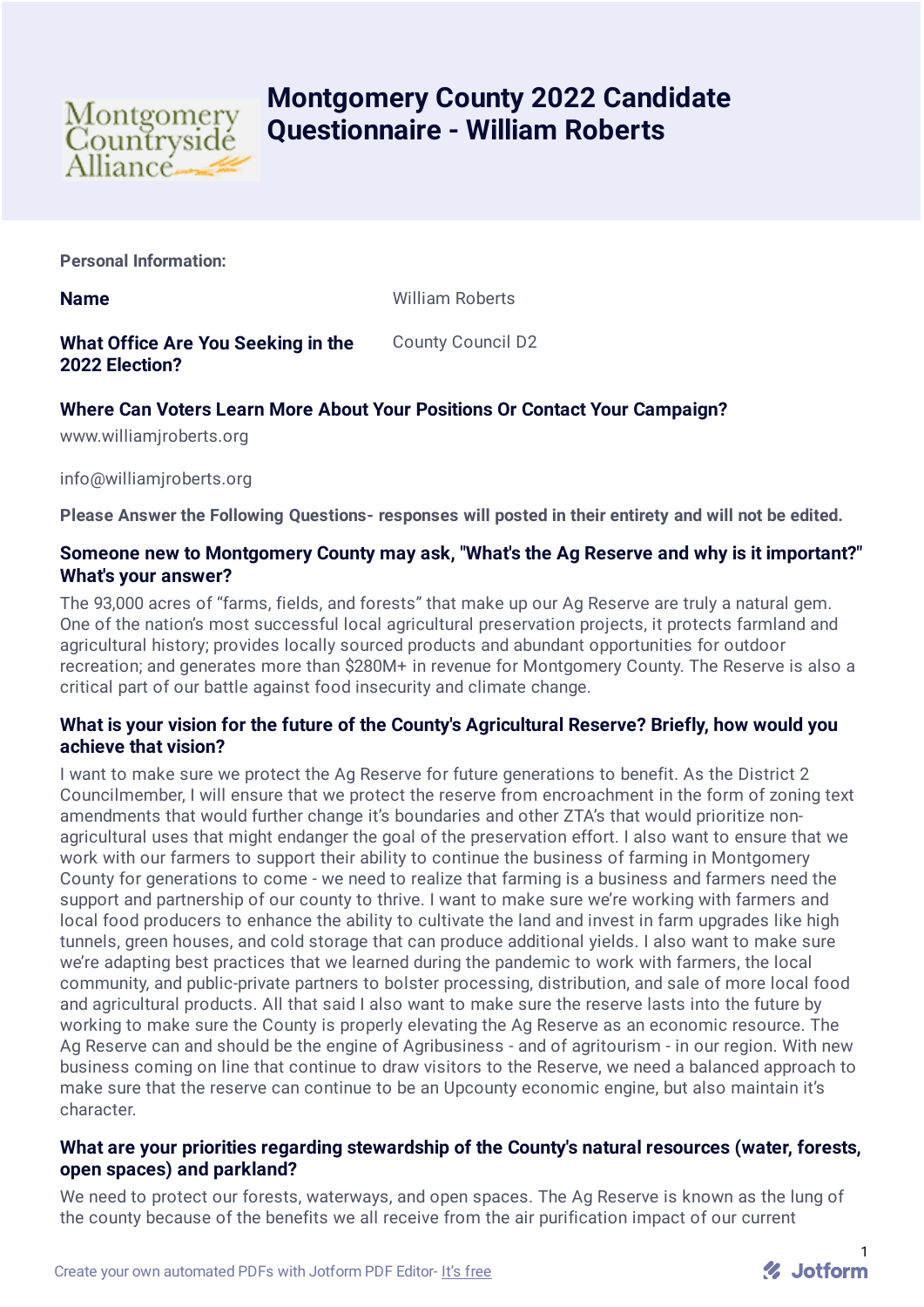forests. We need to do everything we can to preserve our natural forests and green spaces.

#### **What role will you play with regard to ensure that we safeguard our drinking water supply both surface and groundwater?**

It's critical that we protect the Ten Mile Creek Watershed and the Little Seneca Lake Reservoir (as our region's emergency water source) and our natural water sources. Likewise we need to work to have a long-term regional water plan as our water systems are sure to be impacted by climate chance. I'll be an ally with our Ag Reserve and Western MoCo communities and a champion in this regard. We will also need to be on guard against activity that could impact and pollute groundwater - and the ways that that could harm our natural resources and affect homes connected to wells.

## **What are your top priorities to help the County address climate change? What role will the Ag Reserve play?**

The reserve's future, and our own, depends on our fight against the climate crisis. We know that we have to do more to address the emergency, like reducing greenhouse gas emissions, building greener, incentivising renewables and clean energy usage, and making our infrastructure more resilient to withstand changing weather patterns. As we all deal with the impacts of the climate crisis, the benefits that the reserve gives us in protecting our drinking water and cleaning our air cannot be taken for granted.

#### **What more can be done to support our local farm businesses and rural communities?**

As I mentioned above, I want to ensure that we work with our farmers to support their ability to continue the business of farming in Montgomery County for generations to come - we need to realize that farming is a business and farmers need the support and partnership of our county to thrive. I want to make sure we're working with farmers and local food producers to enhance the ability to cultivate the land and invest in farm upgrades like high tunnels, green houses, and cold storage that can produce additional yields. I also want to make sure we're adapting best practices that we learned during the pandemic to work with farmers, the local community, and public-private partners to bolster processing, distribution, and sale of more local food and agricultural products. I also think it's critical that we continue to work with and through the County's office of Agriculture (and continue to invest in it's expansion) - to really hear the voices of local farmers and build partnerships that will help us support local farming.

#### **What are your regional transportation priorities? Do you support M83 and an additional Potomac bridge and outer beltway through the Reserve or adjacent rural zones?**

I do not support an additional bridge crossing or outer beltway through the reserve - I think ultimately thins benefits traffic coming through Montgomery County from the VA side and also poses risks to our environment.

The Upcounty is in an untenable transportation position- we don't have the transportation infrastructure (road, transit) for the population density that has been approved or what our master plans call for. Thankfully the Corridor Forward plan has been approved, including 355 Bus Rapid Transit, but many of the projects it contains will take years to bring online. I think we must put all our options back on the table and re-examine how we give our residents viable multimodal mobility options. As part of that, I think we do need to reopen the M83 conversation. I believe we can connect Snowden Farm Parkway and Midcounty Highway as a multimodal transportation corridor that would provide more capacity for drivers, but also transit riders, bikers, and pedestrians. That kind of transit-forward multimodal corridor could get cars off of 270, but also give us another transit option to connect up w/ the Shady Grove Metro and the ICC.

#### **How should our County manage its solid waste? What role should incineration, composting and recycling play?**

I'm on record as supporting shutting down the incinerator and I'm open to pay as you throw programs.